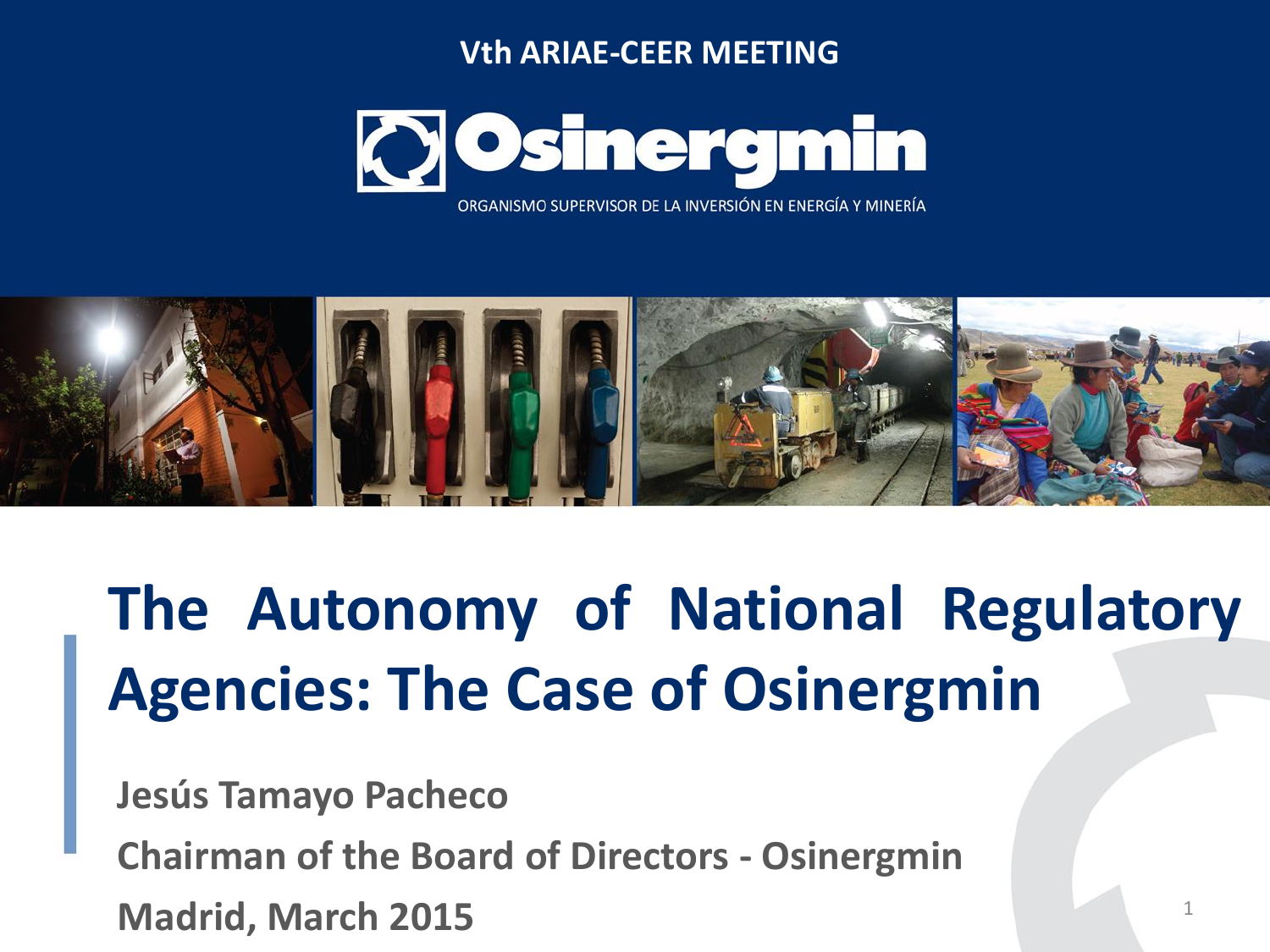

# **1. The Autonomy of Regulatory Agencies: Definitions and Pillars**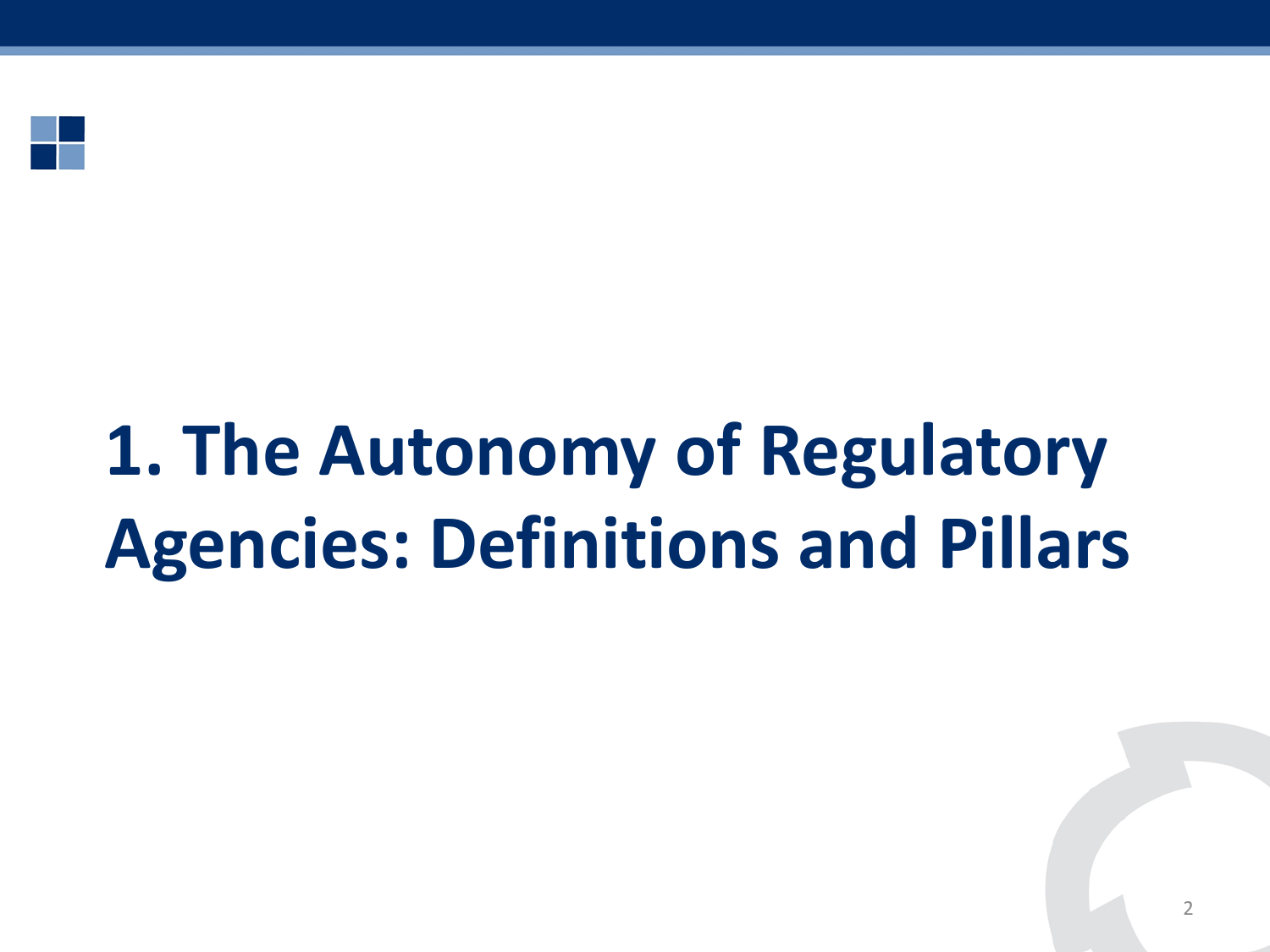# **¿ What is regulation? ¿Why is it important?**

- «A regulation may be defined as any instrument by which governments, their subsidiary bodies, and supranational bodies (such as the EU or the WTO) set requirements on citizens and businesses that have legal force» *(OECD)*.
- Regulatory policy can be viewed, strategically (alongside fiscal and monetary policy) as one of the three core levers at the disposal of governments for managing the economy and society, implementing policy and influencing behavior.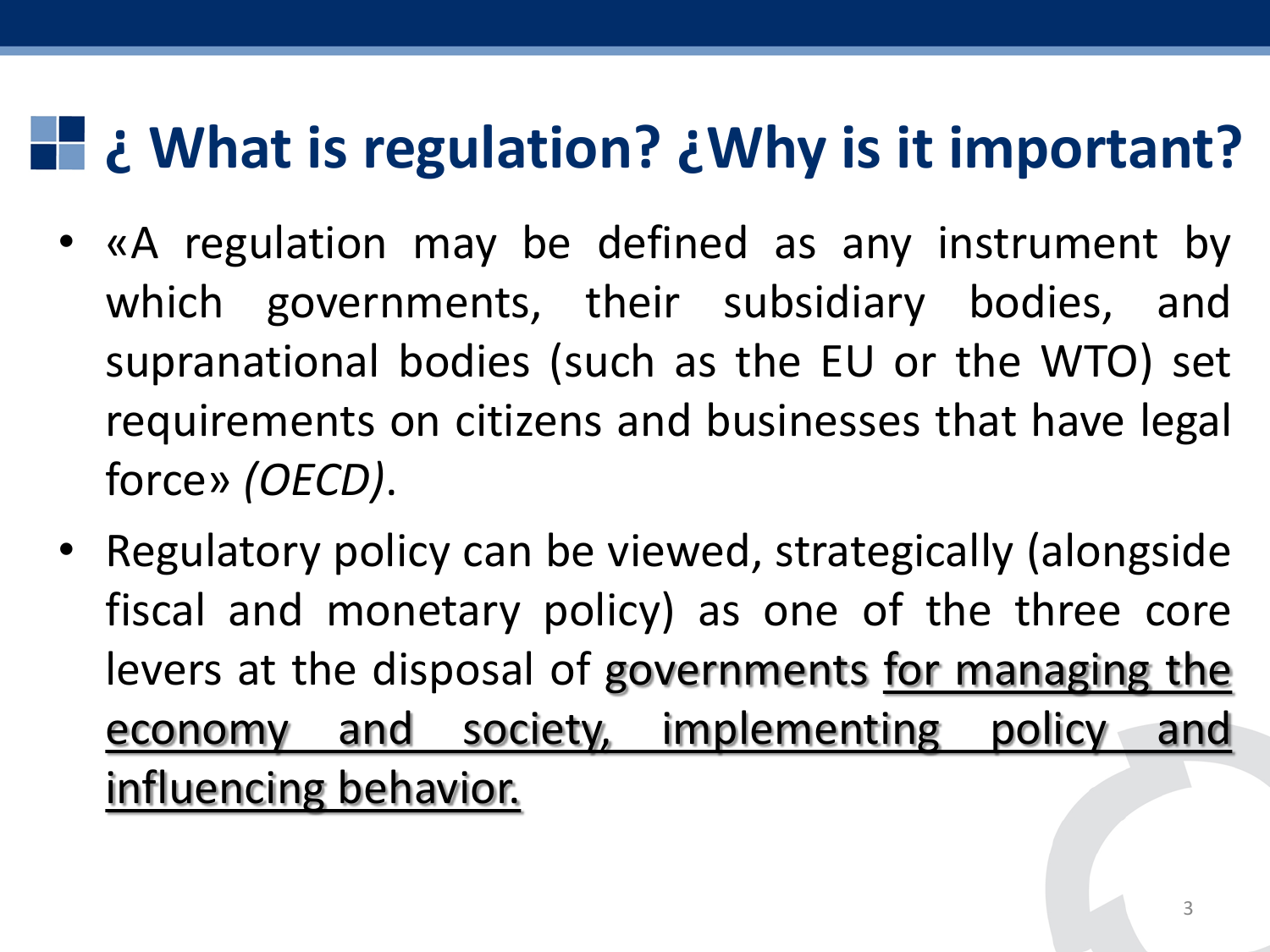## **Importance of Economic Regulation**

- Economic regulation has aimed to promote effective competition where this is possible, and to provide a proxy for competition, where it is not possible.
- It provides a stable and predictable environment to ensure long-term investment decisions.
- It requires flexibility to respond to changing circumstances and continue to be relevant and effective over time.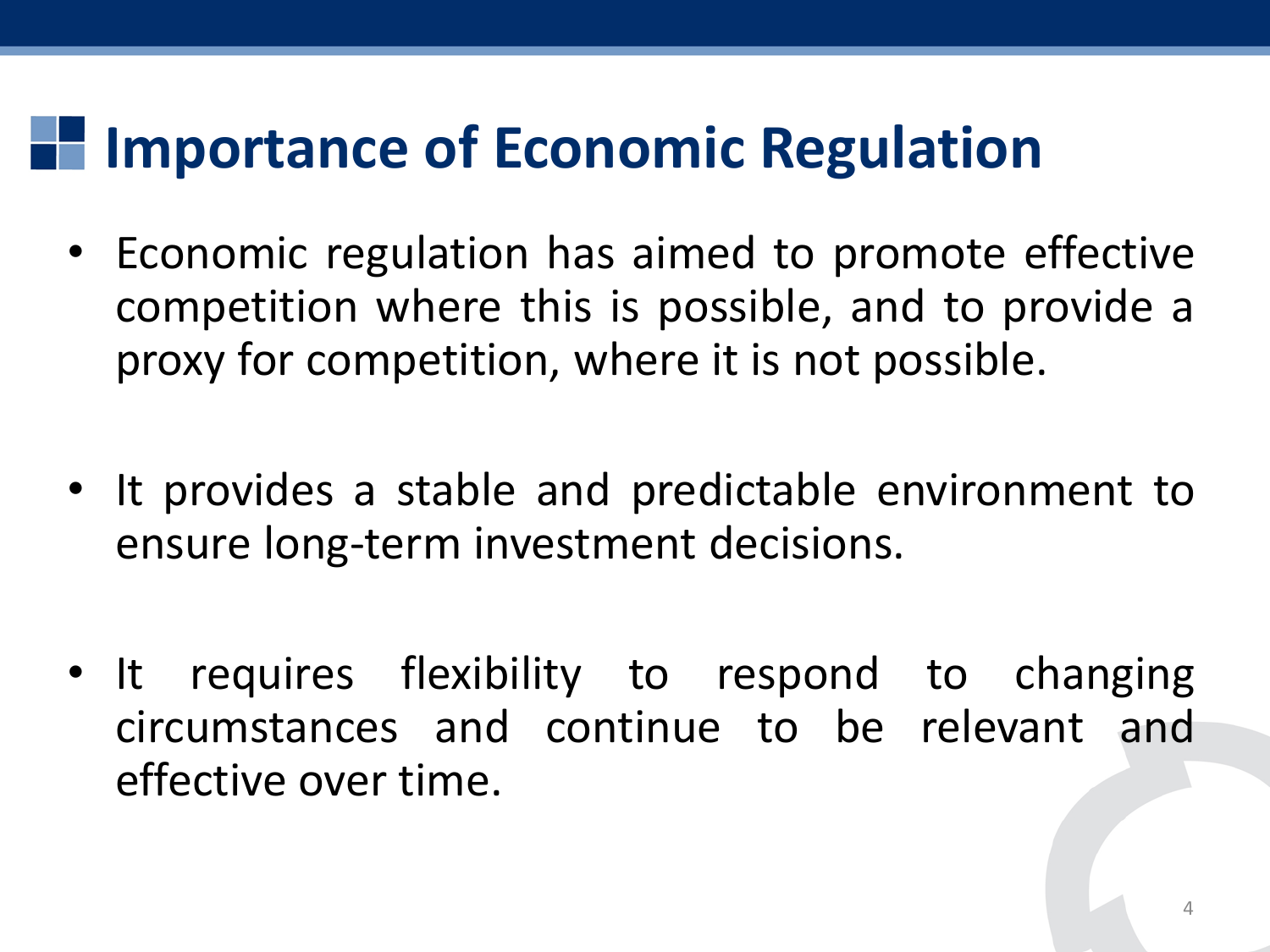## **Regulated Industries and Infrastructure**

- Investment in regulated industries is vital to promote economic growth and boost competitiveness.
- Appropriate economic regulation is a critical factor to foster infrastructure investment.
- In developing economies, promoting investment **is very important** to close infrastructure gaps and ensure universal access to energy services.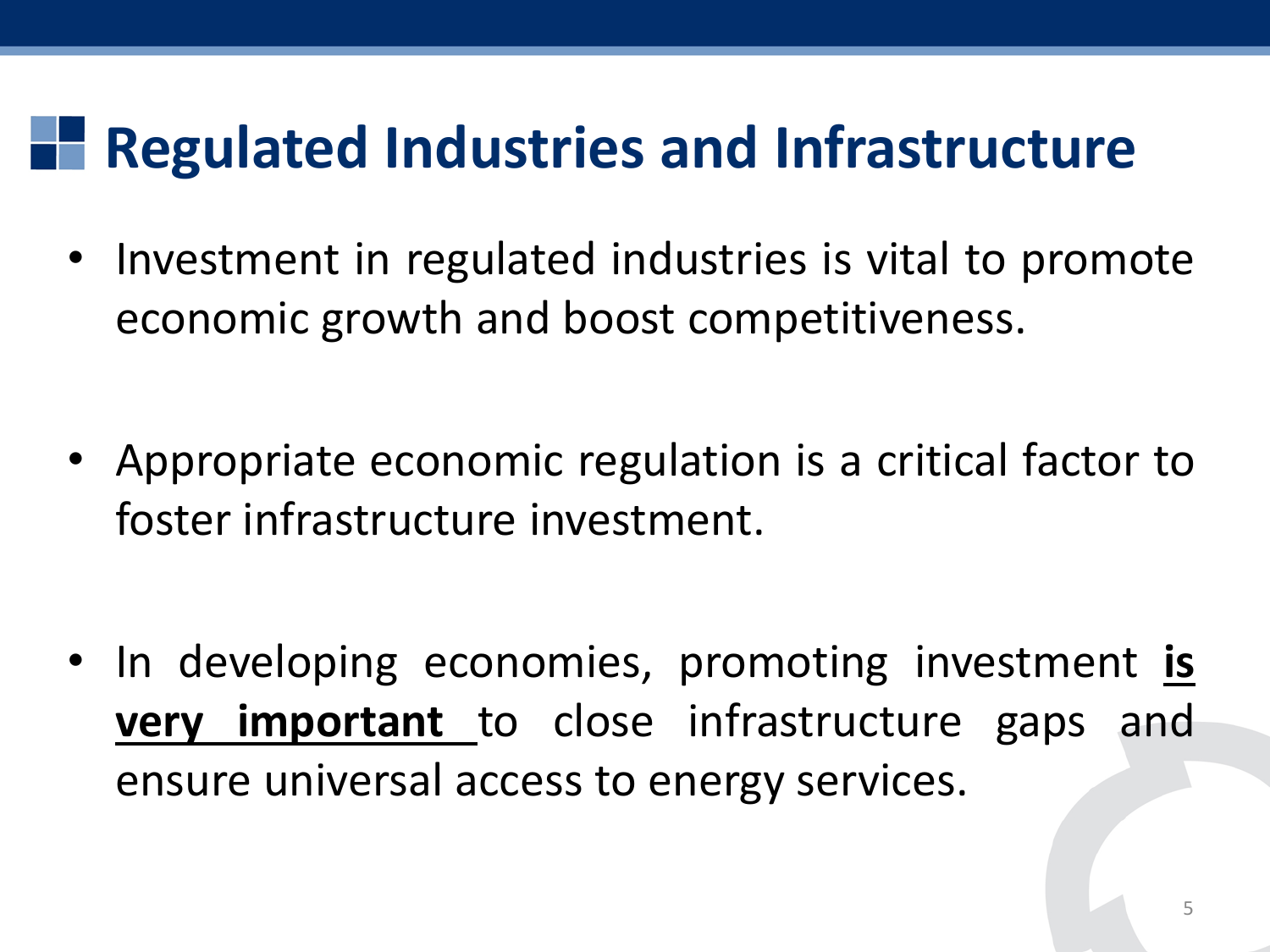### **Peru: Infrastructure Gap 2012-2016**

#### **Infrastructure Gap 2012-2016 (Million US\$)**



Source: APOYO Consulting.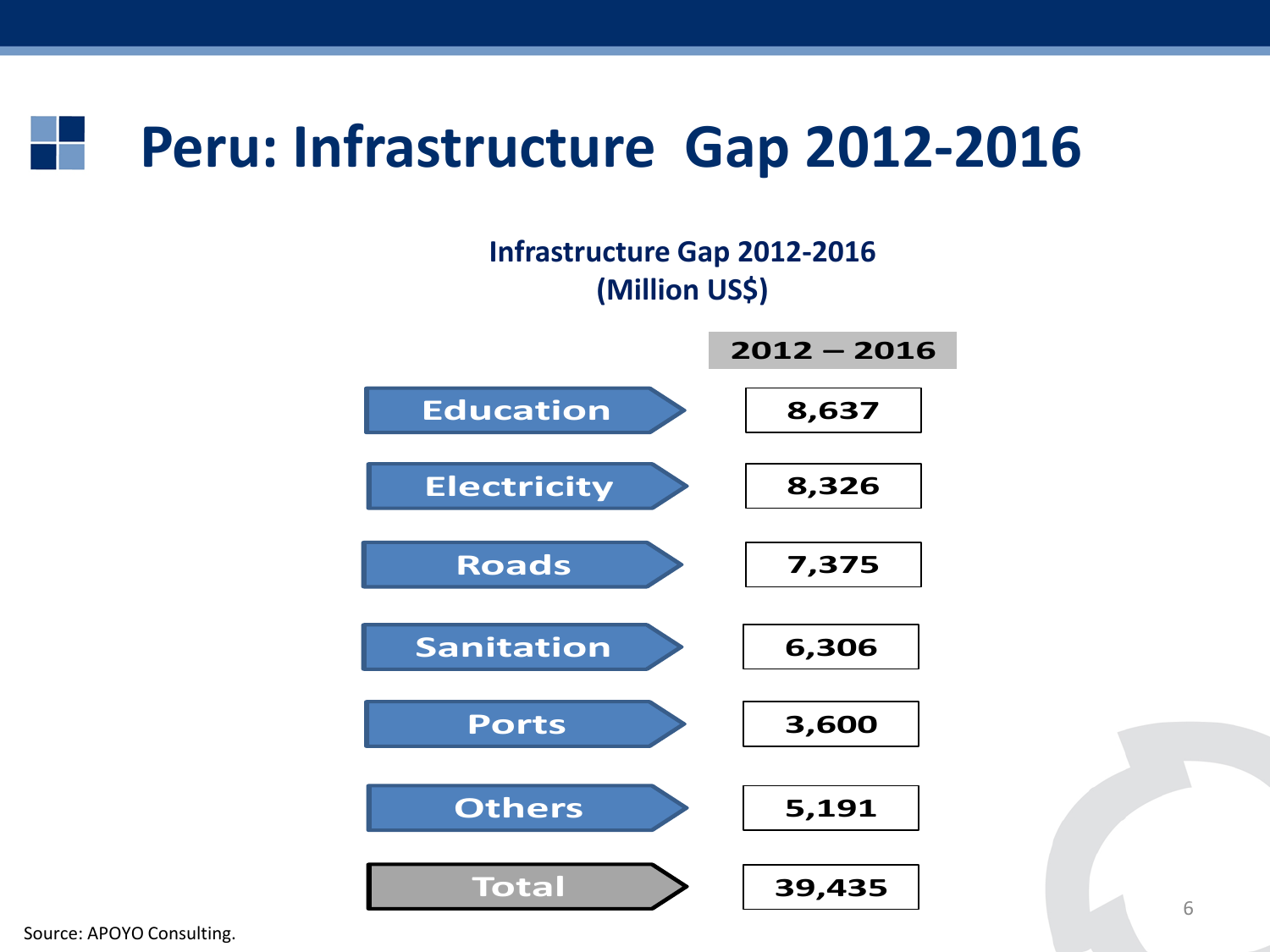#### **Target: Improving quality of regulation** T E

• Overcoming Inefficiencies:

 Lack of consistency Reducing risk of litigation Simplification Comprehensible rules

- **Strengthening credibility of public authorities.**
- Increasing competitiveness.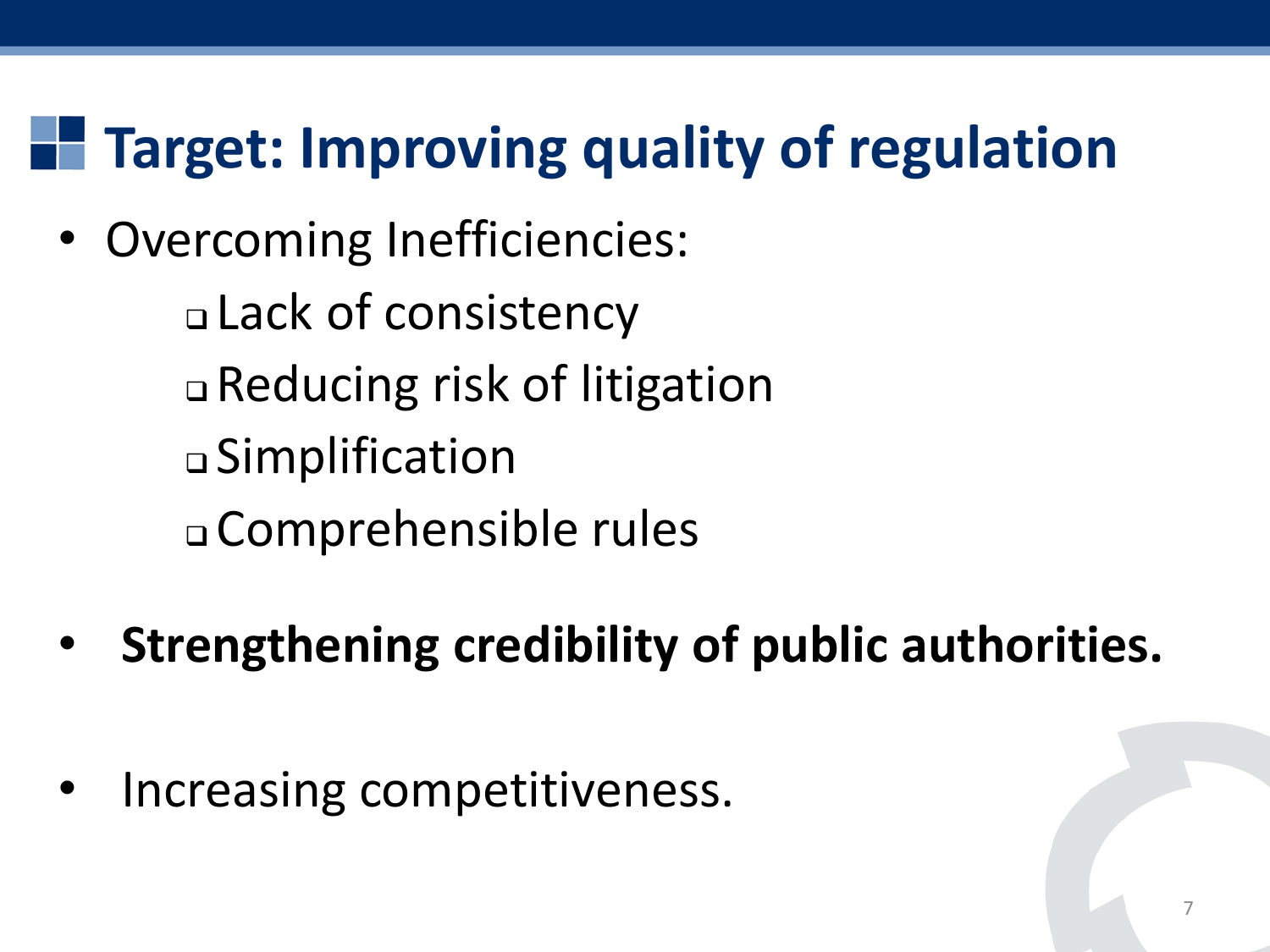### **Autonomy of Regulatory Agencies: Definition**

- Capacity of a regulatory agency to establish policies and actions for the interest of all economic agents.
- The decisions taken by these regulatory agencies must be morally correct, technically feasible and intellectually defensible.
- It involves a proper institutional design to avoid politicization and capture.
- Key: Strengthening autonomy of regulators in order to avoid the risks of capture and politicization.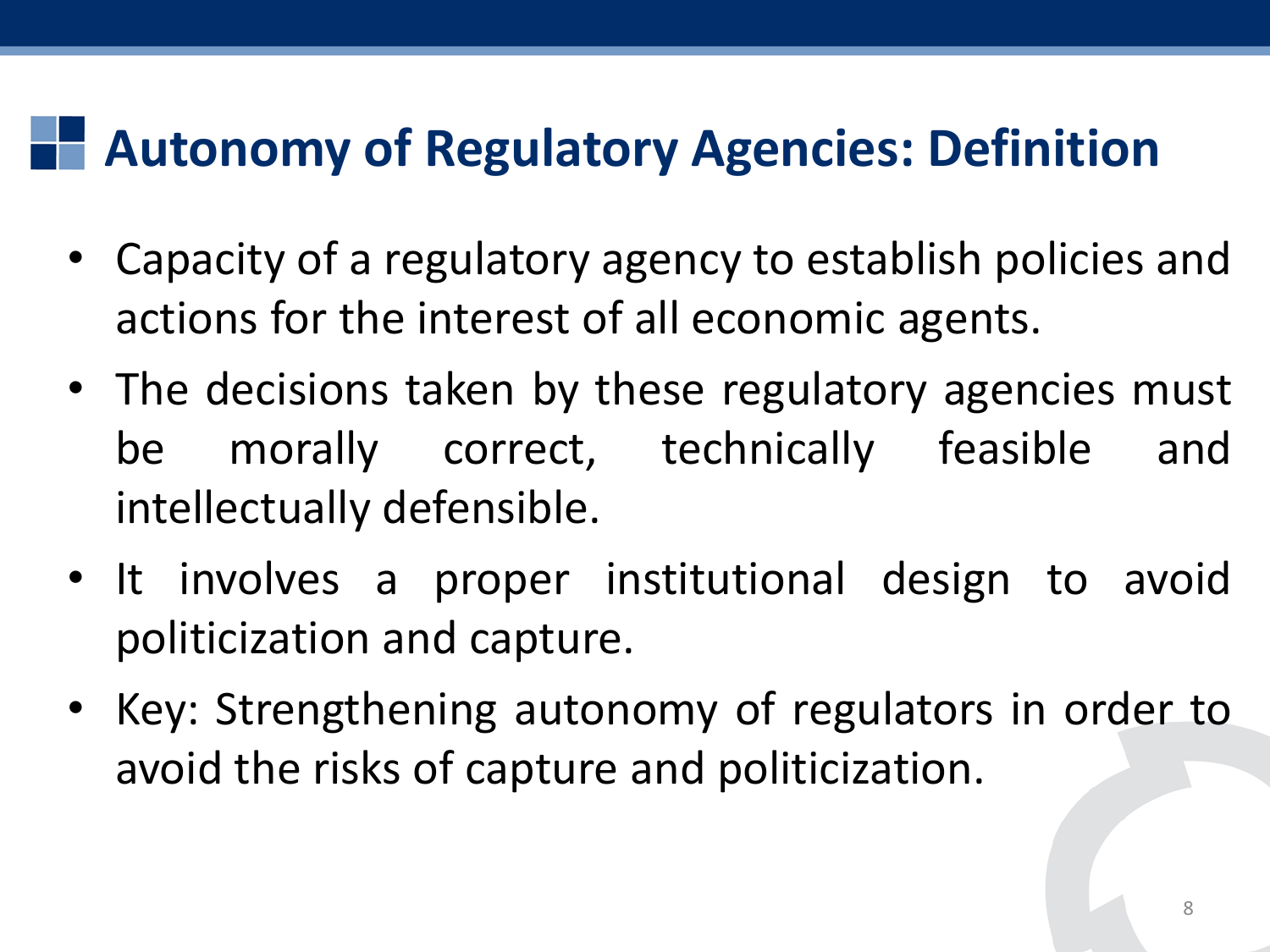# **Why Autonomy is so important?**

- Private investment in the energy sector is vulnerable to administrative expropriation due to :
	- Large amounts of sunk cost
	- Significant economies of scale and scope
	- Political rents = Voters.
- Temptation for **political interference** and risk of **"capture"** by the firms.
- Governments may be "opportunistic" and act in an "expropriation" manner, for example through reductions in regulated rates.
- It is necessary to ensure the "credibility" and "autonomy" through a proper institutional design: **Institutional padlocks (e.g., contract law), autonomous, highly technical and independent regulatory agencies.**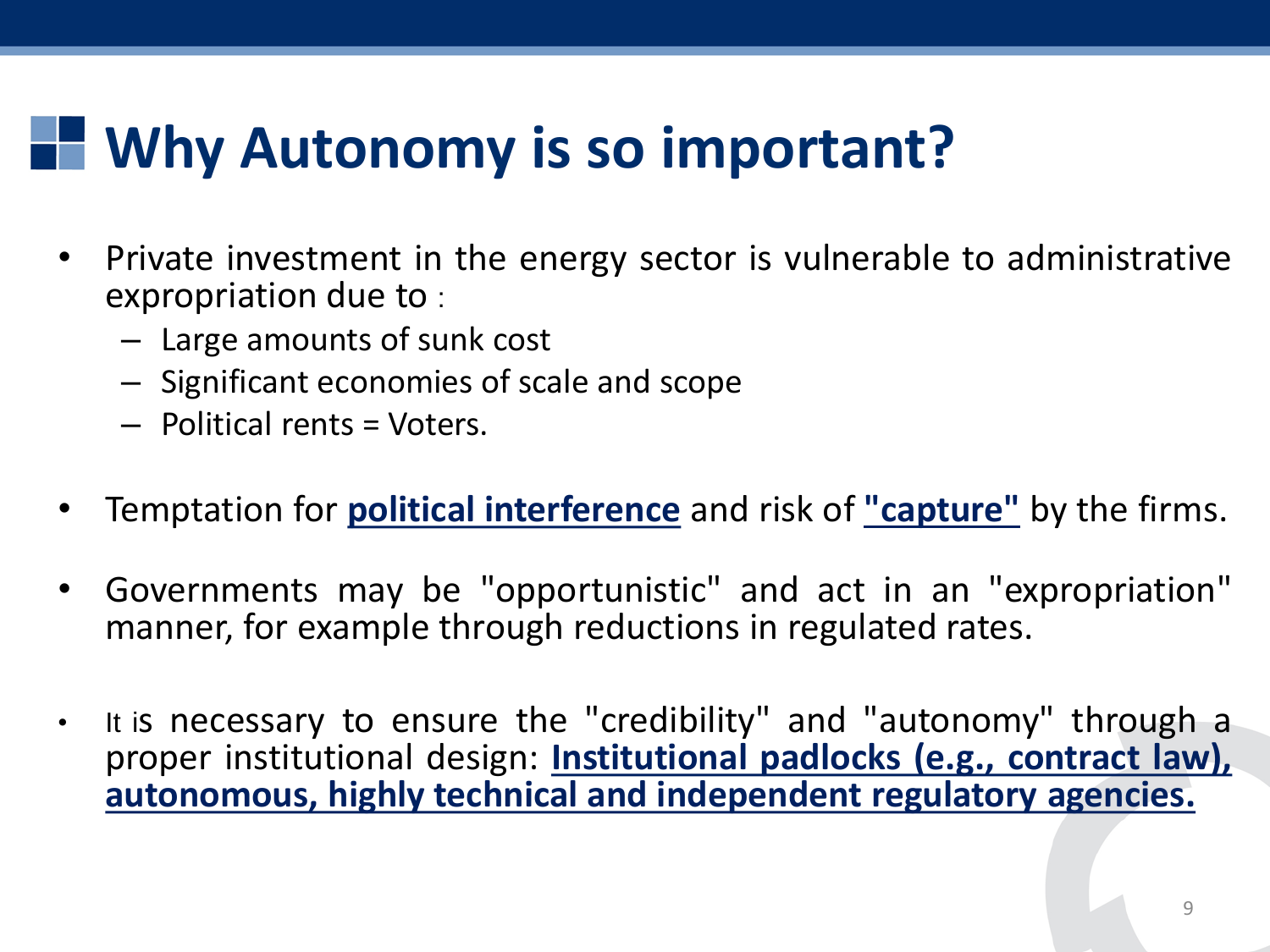### **Pressure on Regulatory Agencies**



#### **Political interference and Opportunism:**

The expropriation of corporate profits by changing the rules.

Regulatory failure in creating the necessary credibility to promote investment in the energy and mining industries.





**The Autonomy**, **Independence** and the **Technical Especialization**  of the R.A. limit both pressures



**Favoritism or capture of the regulation:**

The use of coercive State power through regulation by stakeholders (corruption).

Failure of regulation in controlling natural monopolies.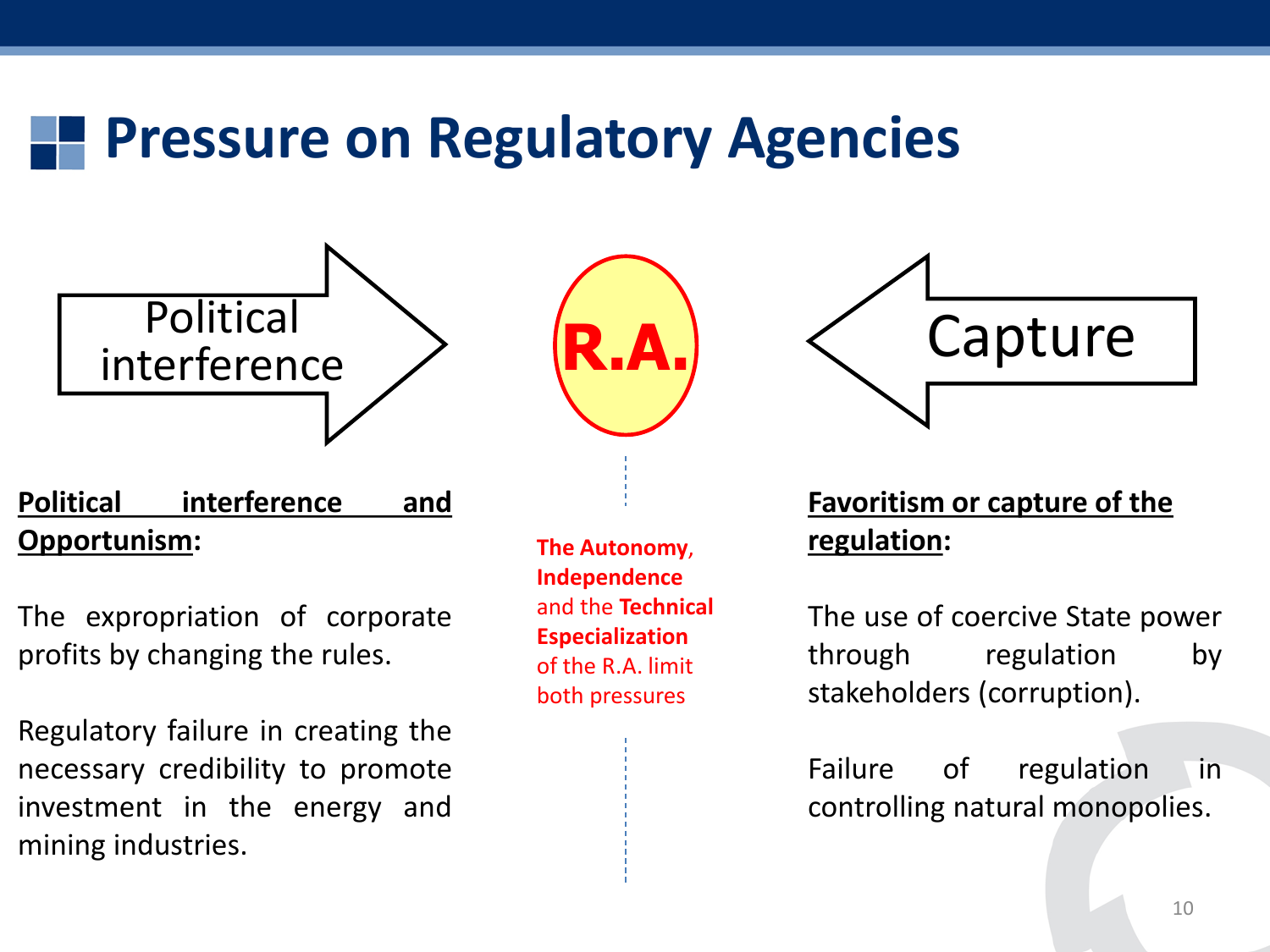### **Regulatory Agency position in Economic Activity**

#### **Stakeholders and objectives of the regulatory activity**

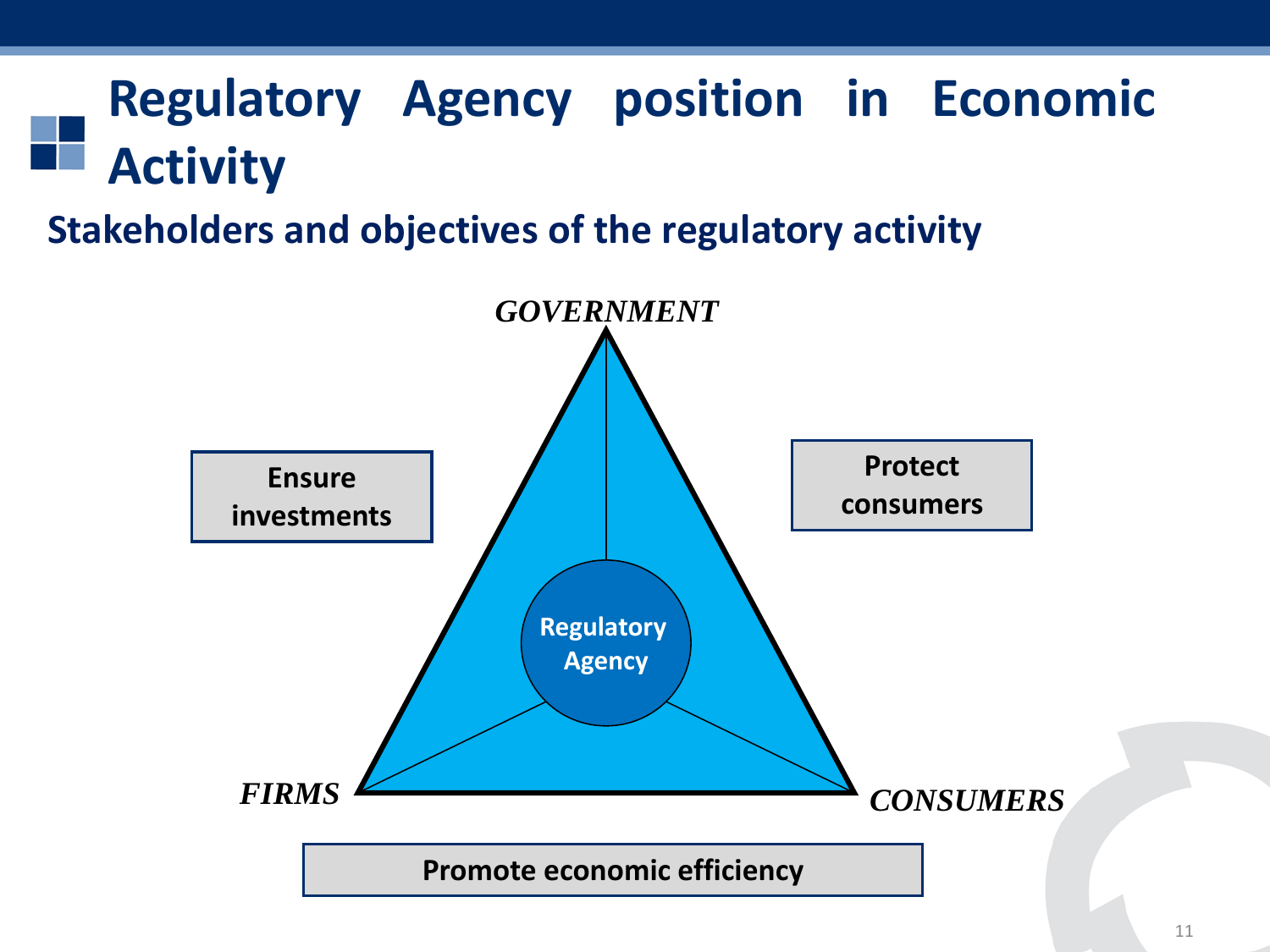#### **Optimal Institutional Regulation Design**



*Source: Laffont y Tirole (1993), Levy y Spiller (1995).*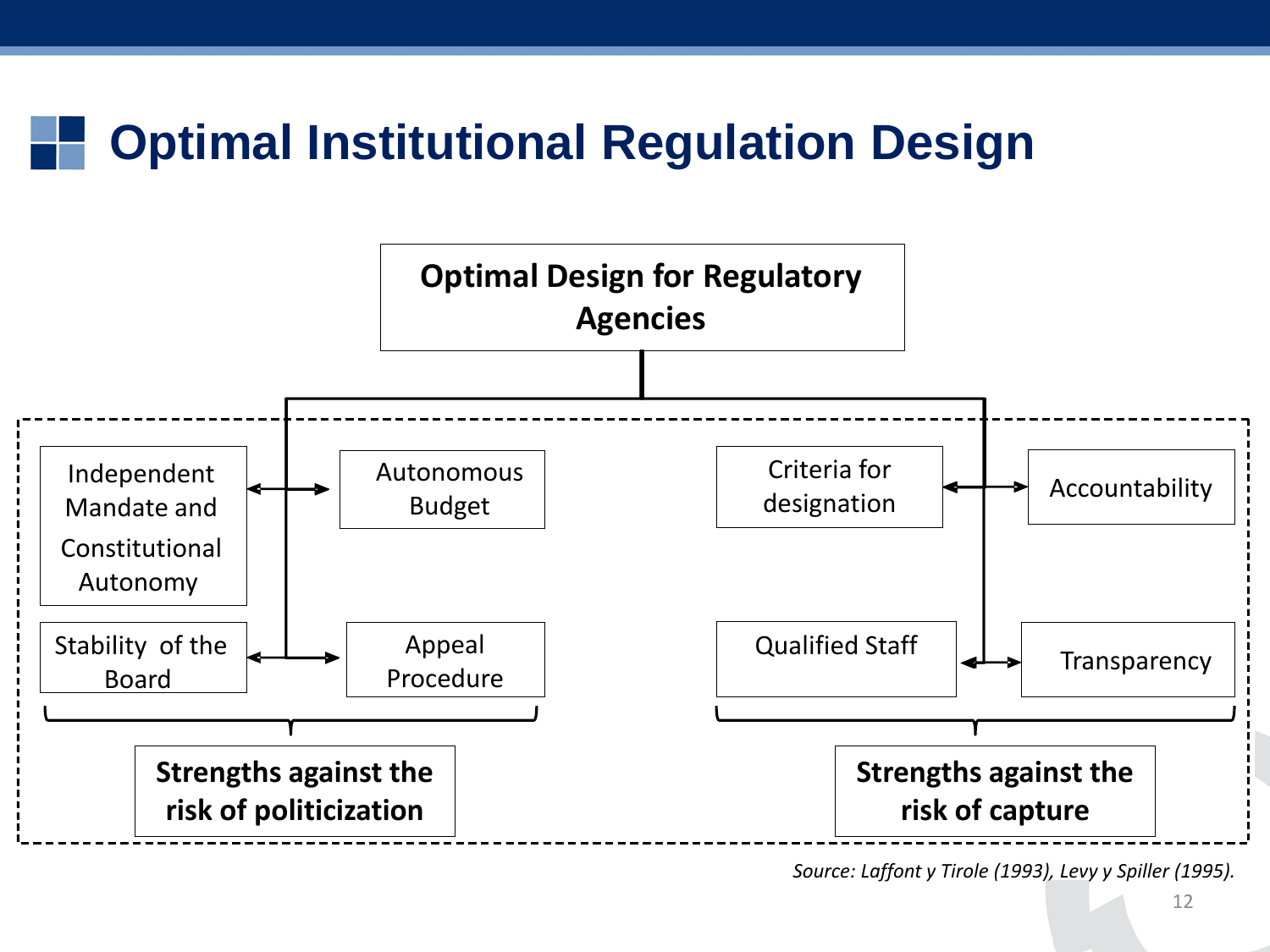### **Pillars of the Autonomy**

- **a) Independent Mandate,** clear objectives and responsibilities of the regulator, independence of political power, delimitation of normative and regulatory functions by law.
- **b) Stability of the Board,** staggered election of directors, for fixed periods and clearly defined causes of removal.
- **c) Autonomy Budget,** stable budgets, financed through contributions from regulated companies. It will allow that RA have the resources to develop their activities efficiently.
- **d) Appeal Procedure**, independent mechanisms for reconsideration and appeals of decisions, with plural instances, qualified and independent.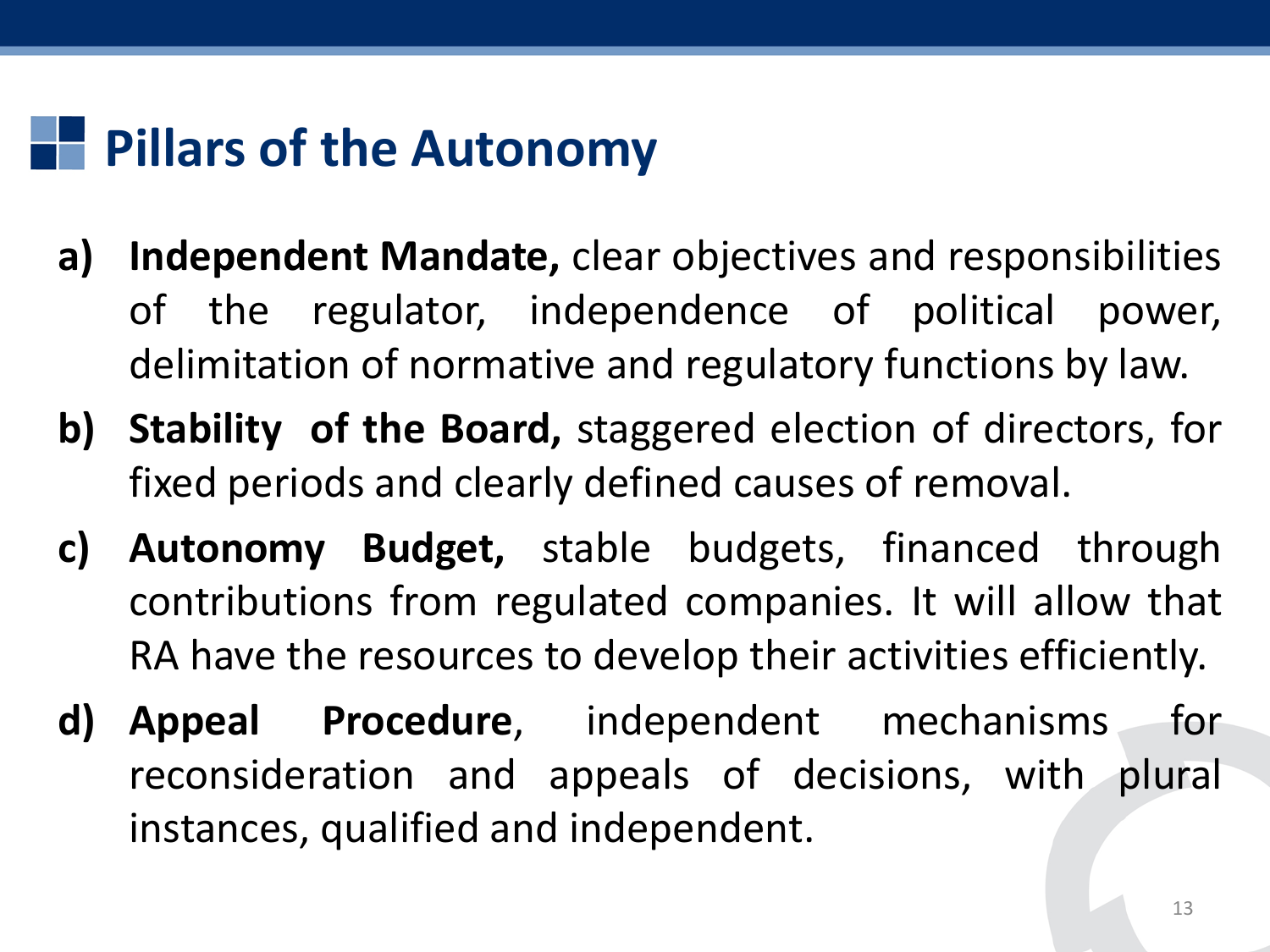### **Pillars of the Autonomy**

- **e) Criteria for designation:** Board members from various professions related to the RA functions, with high technical qualifications and political management.
- **f) Accountability:** Publication of reports, decisions and procedures. Board's decisions justified in the regulatory framework.
- **g) Qualified Staff:** Incentives to attract and retain qualified staff with experience, integrity and probity.
- **h) Transparency**: Regulatory proposals presented in public hearings for discussion with stakeholders.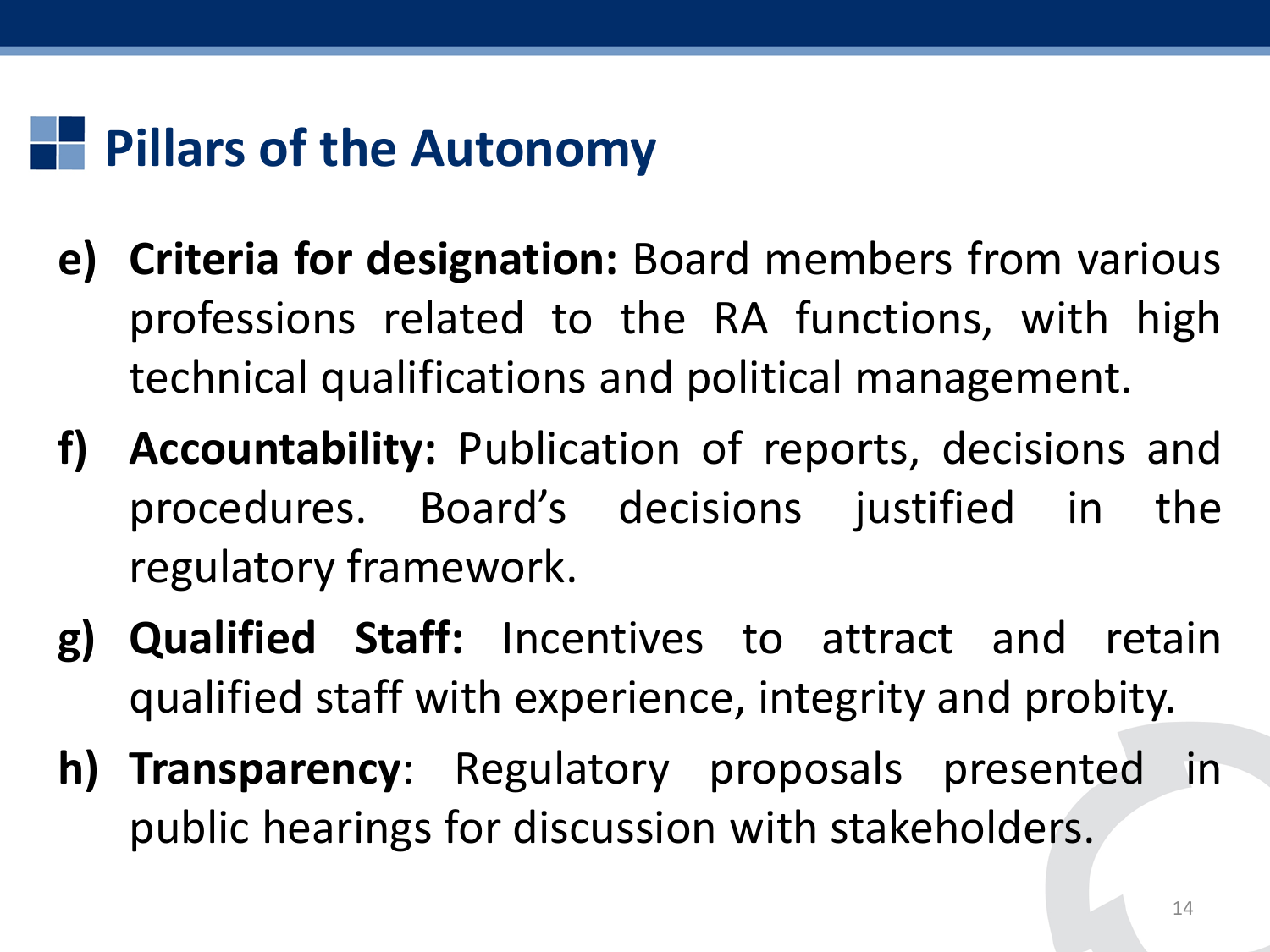

# **2. Autonomy in Osinergmin**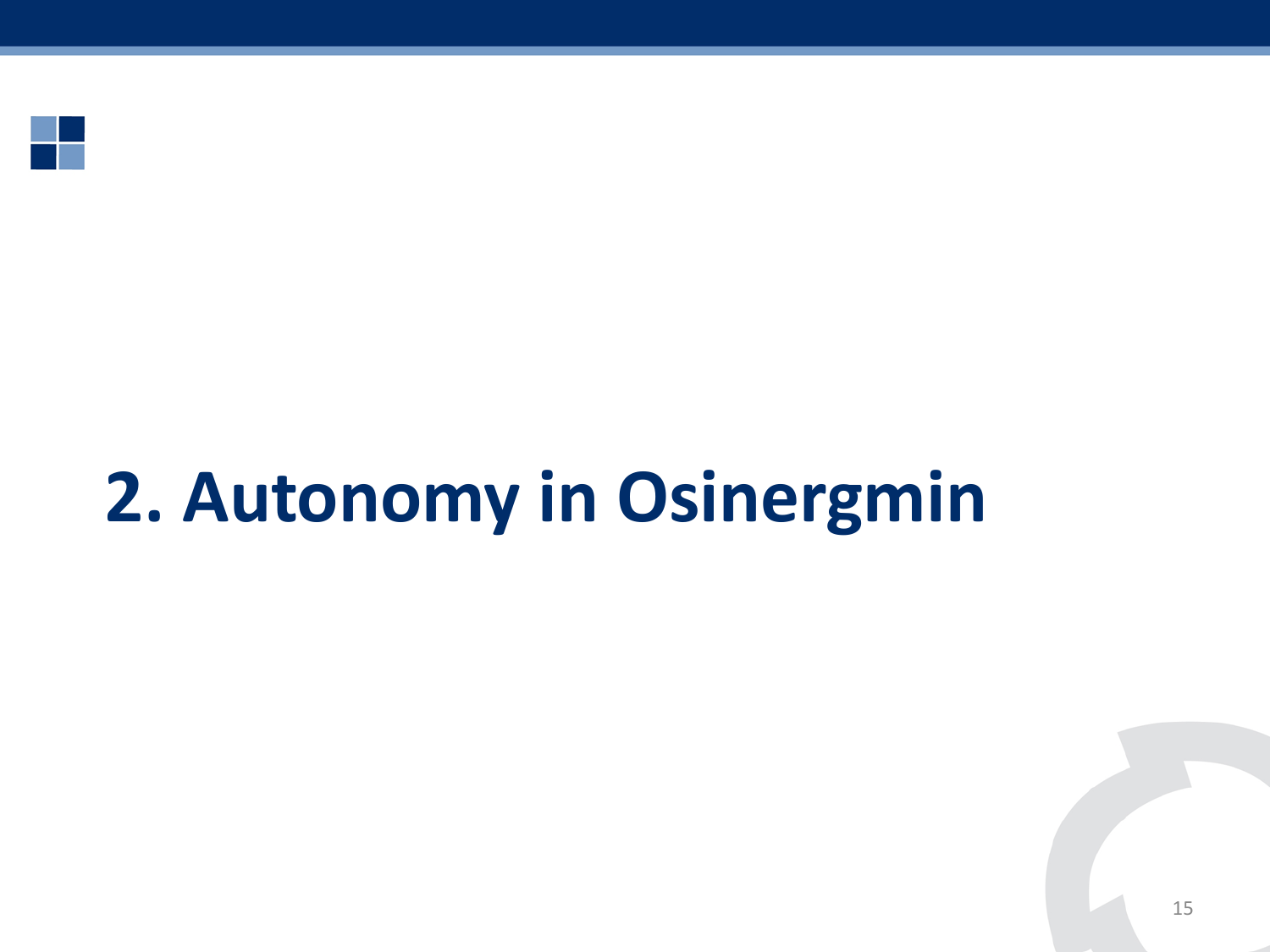### **Energy and Mining Sector Institutions Competence**

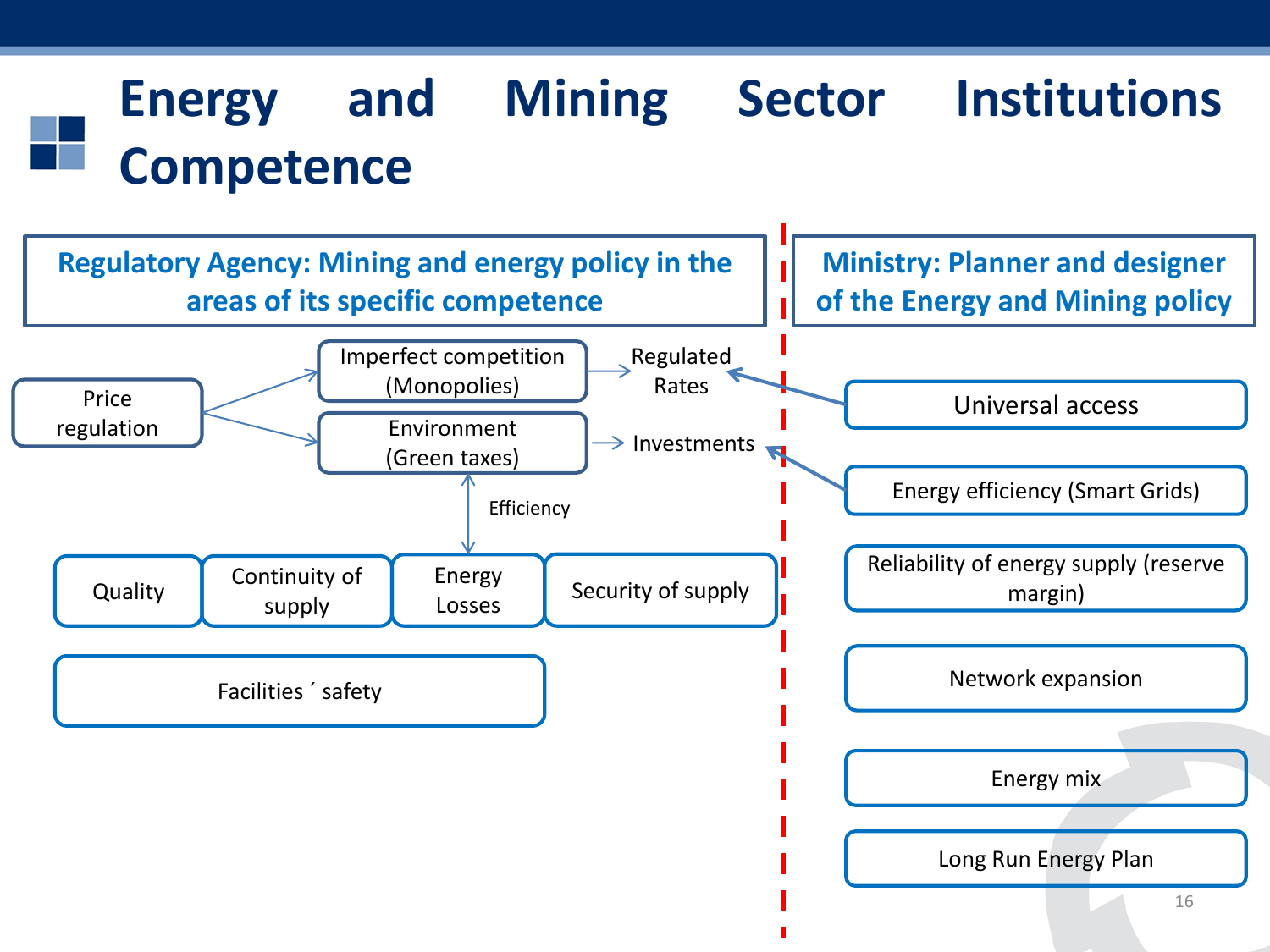### **Osinergmin: Scope of Regulatory actions**

|                                                       | <b>Liquid</b><br><b>Hidrocarbons</b> | <b>Natural</b><br>Gas | <b>Electricity</b> | <b>Mining</b> |
|-------------------------------------------------------|--------------------------------------|-----------------------|--------------------|---------------|
| <b>Tariff setting</b>                                 |                                      |                       |                    |               |
| <b>Standars setting</b>                               |                                      |                       |                    |               |
| <b>Control and</b><br><b>Supervision</b>              |                                      |                       |                    |               |
| <b>User Claims</b>                                    |                                      |                       |                    |               |
| <b>Dispute</b><br>settlement                          |                                      |                       |                    |               |
| <b>Concession</b><br>contracts <sup>2</sup><br>review |                                      |                       |                    |               |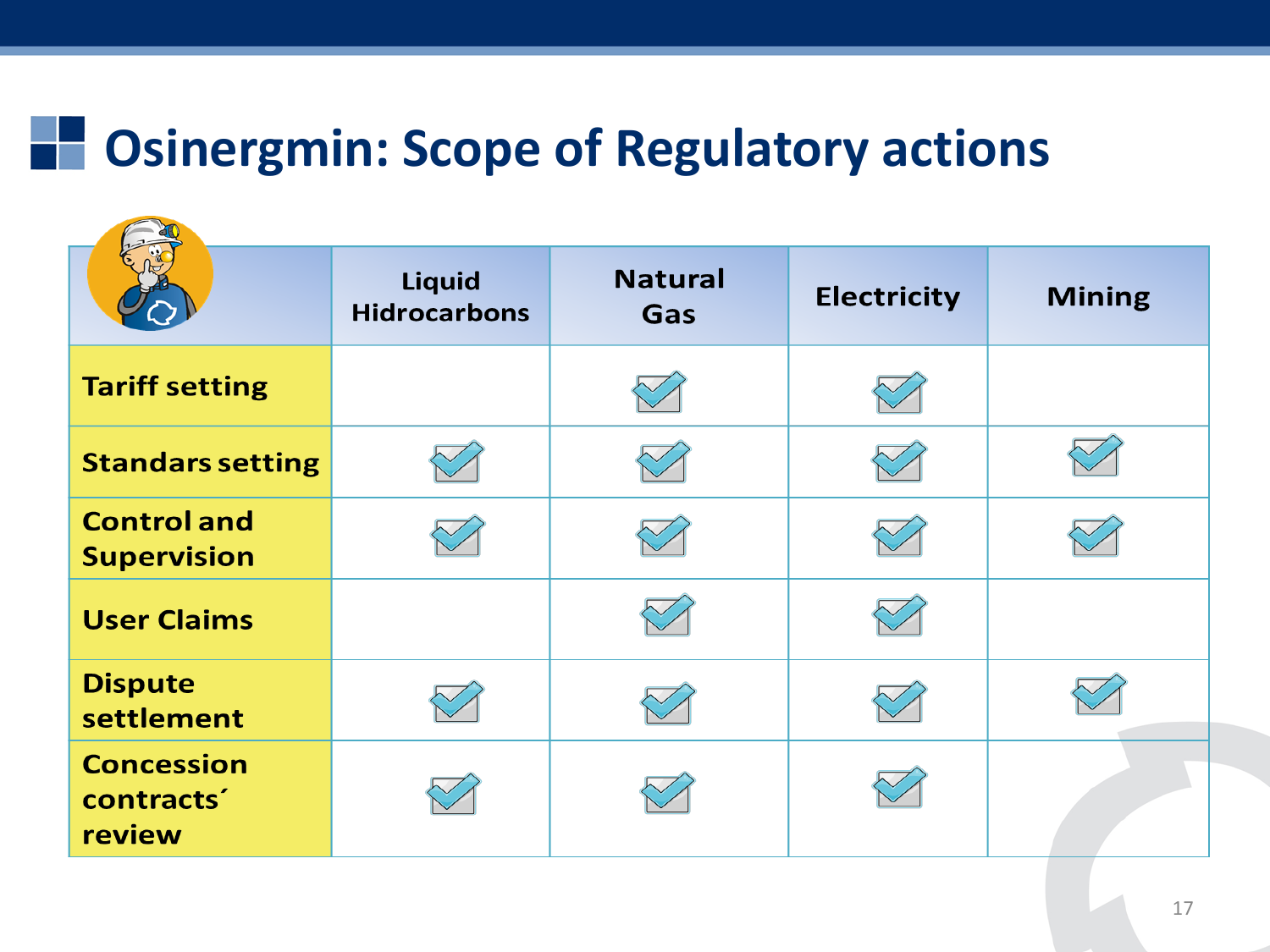#### **Pillars of Autonomy and Osinergmin practices** T.

#### **Strengths against the risk of politicization**

| Independent<br><b>Mandate</b>           | • The Framework Law on Private Investment Regulatory Agencies in Public<br>Services (Law No. 27332) enacted in 2000, defined its scope, nature and<br>functions.<br>• Osinergmin is a public agency, under the Presidency of the Council of<br>Ministers. It has administrative, functional, technical, economic and<br>financial autonomy. |
|-----------------------------------------|---------------------------------------------------------------------------------------------------------------------------------------------------------------------------------------------------------------------------------------------------------------------------------------------------------------------------------------------|
| <b>Stability of the</b><br><b>Board</b> | • Staggered election of directors (annual renewal of each board member).<br>• Fixed periods (5 years).<br>. Clearly defined causes for removal.                                                                                                                                                                                             |
| <b>Autonomous</b><br><b>Budget</b>      | • Budget financed through contributions from regulated companies.                                                                                                                                                                                                                                                                           |
| <b>Appeal Procedure</b>                 | • Regulatory Procedures (ISO 9001 certification): Firms Proposals-Regulation<br>Draft- Comments-Final Decision. All documents have public access (except<br>those classified as confidential).<br>• Mechanisms for reconsideration and appeal of decisions.                                                                                 |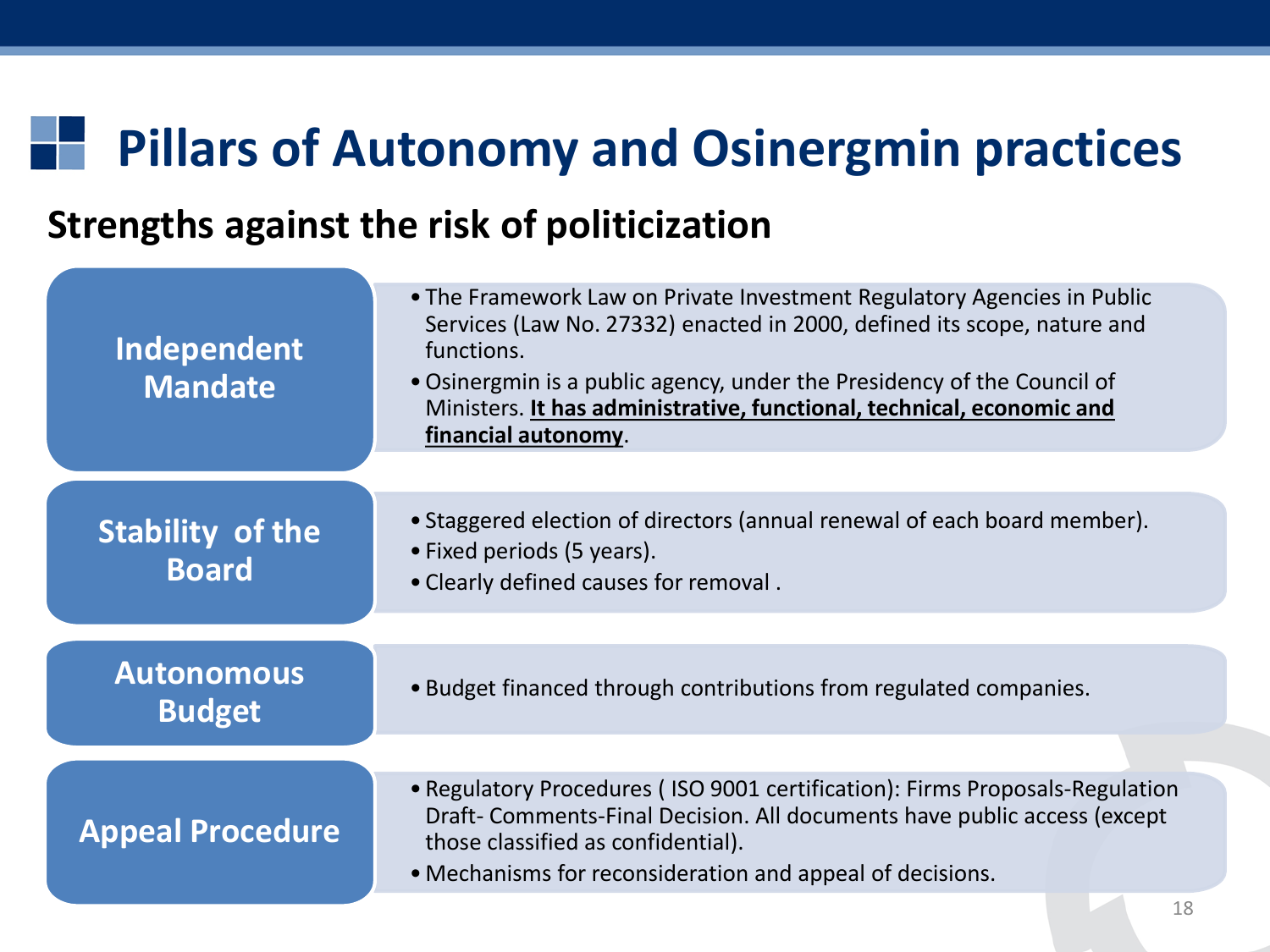### **Pillars of Autonomy and Osinergmin practices**

#### **Strengths against the risk of capture**

| <b>Criteria for</b><br>designation | • Board members of various professions (engineers, economists and lawyers).<br>. Election of board members through public tender.<br>• Prohibitions on conflicts of interest (economic interests in the regulated<br>industry).                                                                                     |  |  |
|------------------------------------|---------------------------------------------------------------------------------------------------------------------------------------------------------------------------------------------------------------------------------------------------------------------------------------------------------------------|--|--|
| <b>Accountability</b>              | • Publication of Regulatory Procedures (i.e. Tariff, Supervision).<br>Publication of investigation reports.<br>Interaction with the Academia.<br>$\bullet$<br>• Issue of Periodic Bulletins.                                                                                                                        |  |  |
| <b>Qualified Staff</b>             | • Private employment scheme.<br>• Strategic Recruitment and Training (Curso de Extensión).                                                                                                                                                                                                                          |  |  |
| <b>Transparency</b>                | • Law No. 27838 : Guidelines to ensure regulatory process transparency in all<br><b>Utility Regulators.</b><br>Fair and public hearings in all regulatory procedures.<br>$\bullet$<br>In order to promote transparency, all regulatory procedures are published<br>$\bullet$<br>through Osinergmin's website.<br>19 |  |  |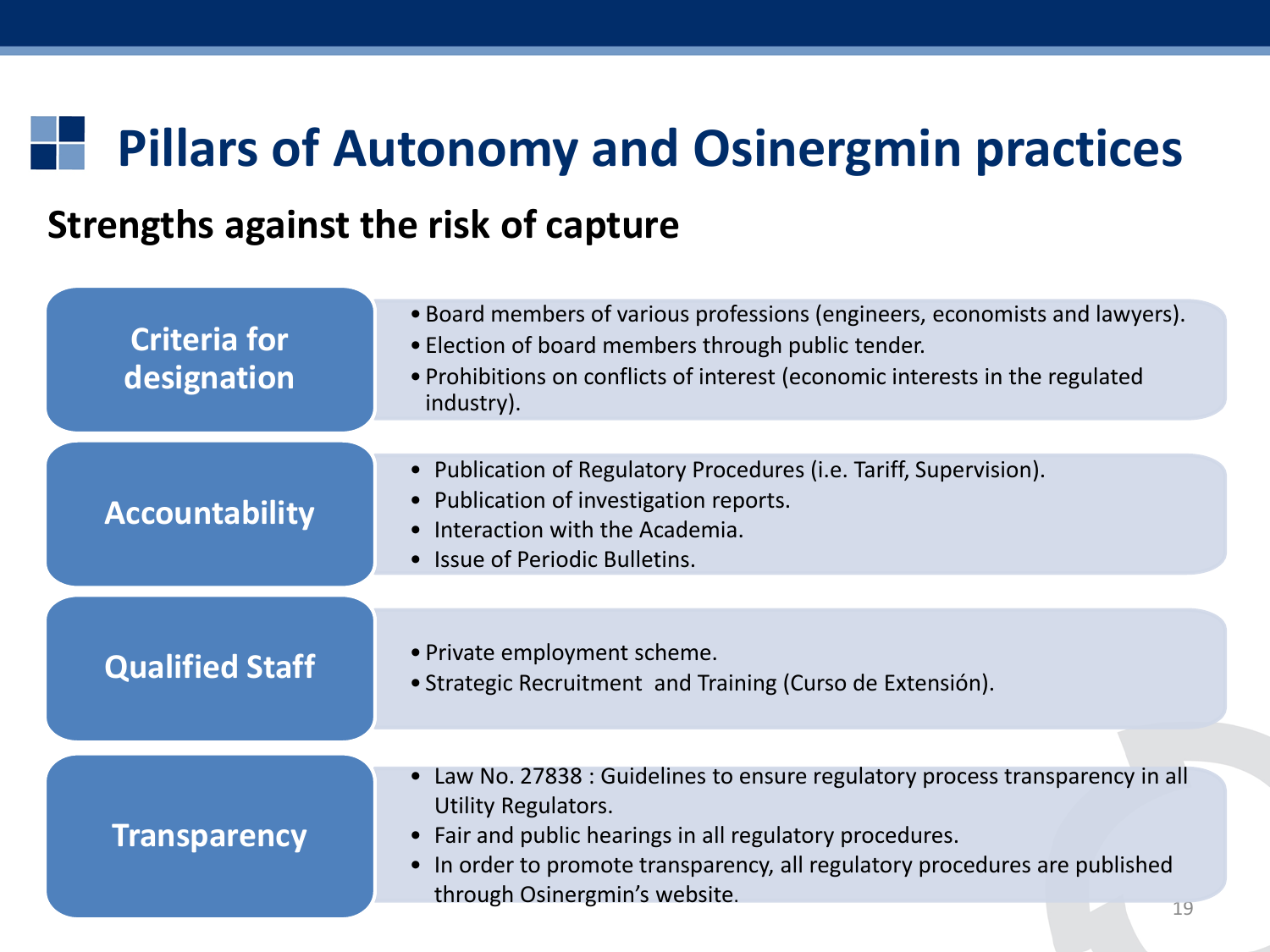

# **3. Challenges**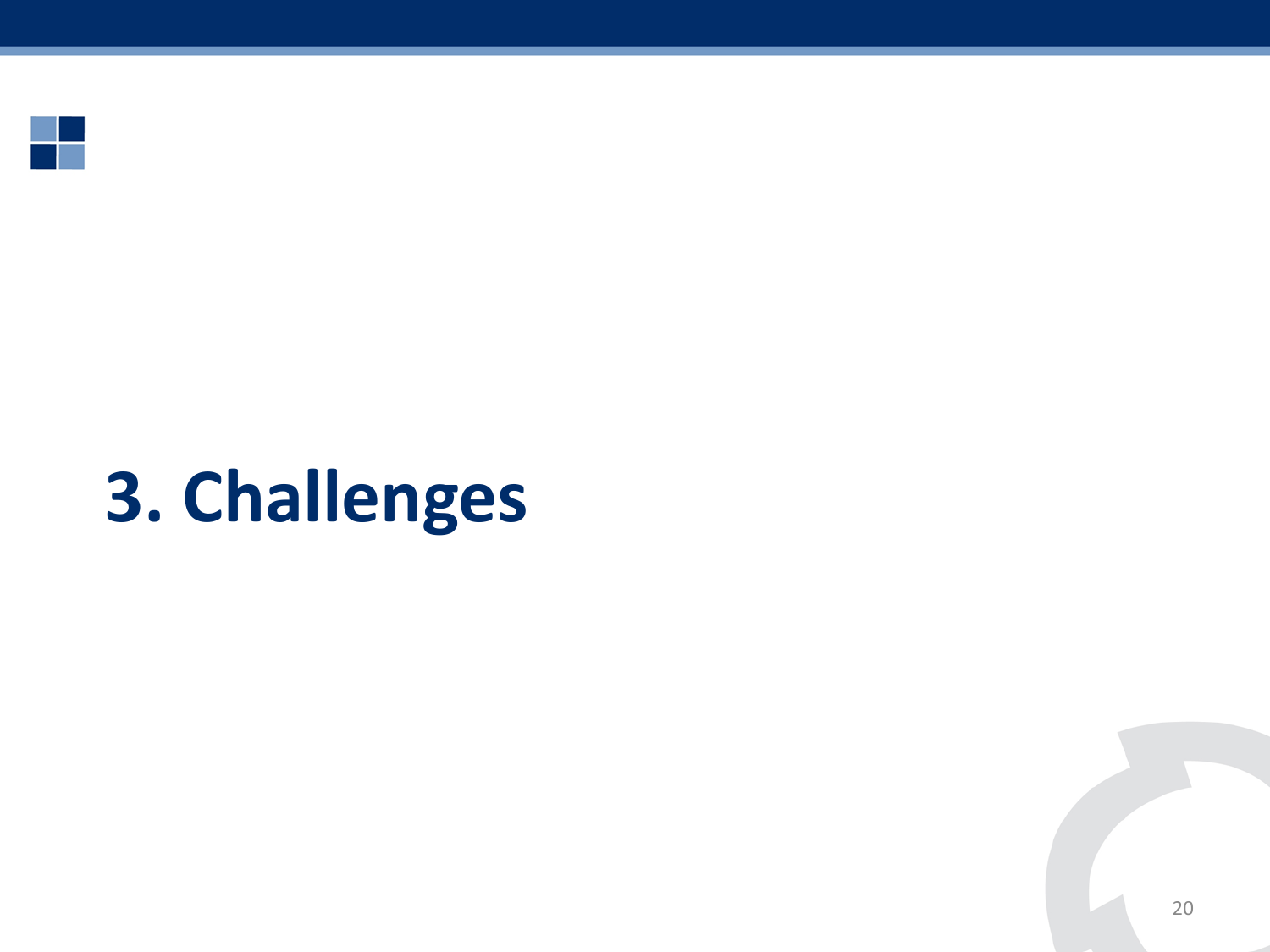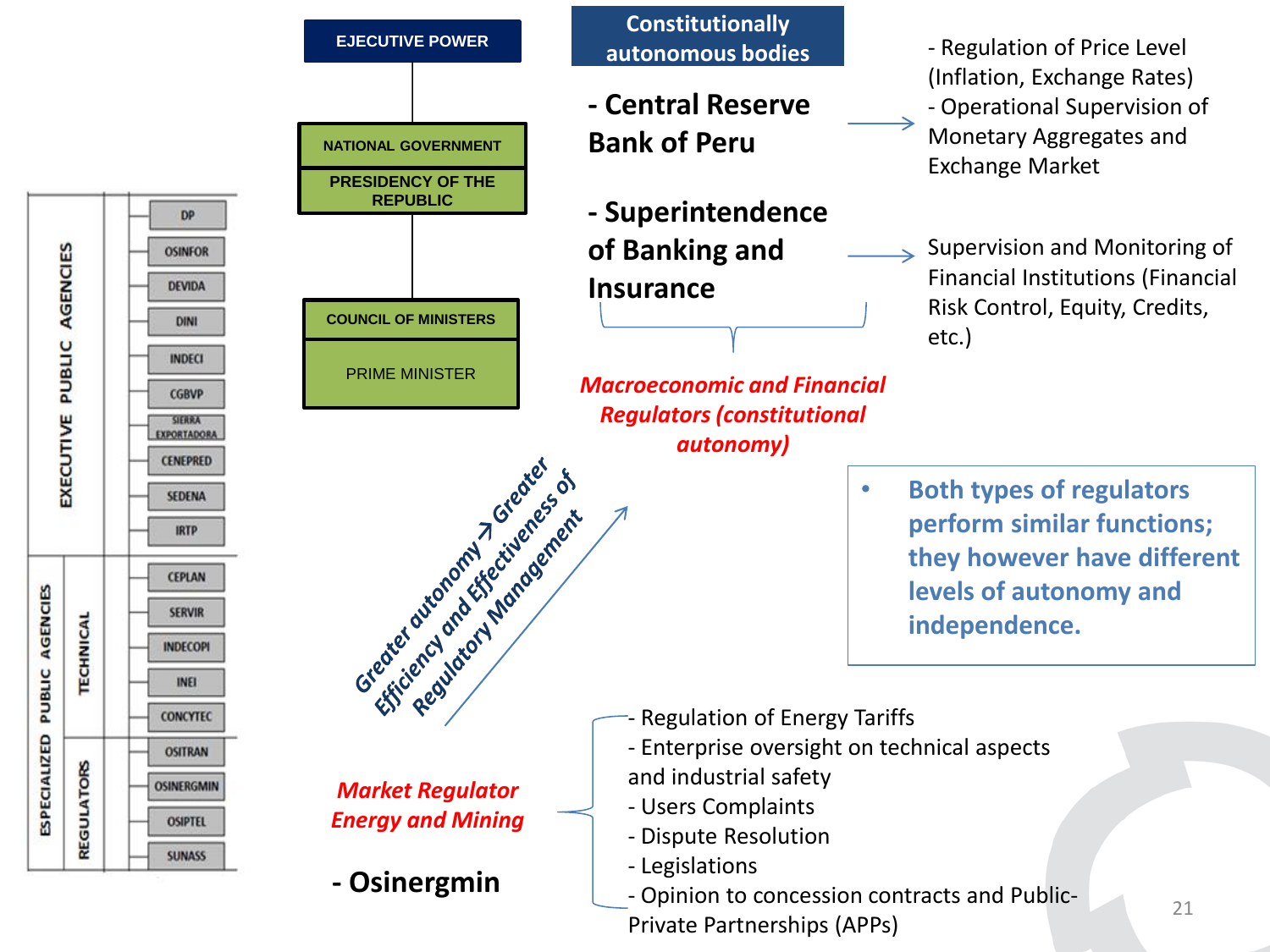#### **Challenges to strengthen the autonomy**

- Strengthening the role of Osinergmin as an enforcer of energy policy: independent, autonomous, highly technical regulatory agency, shielded against political interference and capture (OECD guidelines).
- Minimum intervention from the Executive Branch (only final choice of Board Chairman after a public tender process), but maintaining the constitutional control to limit regulatory discretion (Comptroller General and judiciary authorities).
- Energy Regulators hold similar importance as central banks and financial regulators; their autonomy should be recognized in the constitution of the country.
- 22 • Maintaining a stable and transparent legal and regulatory framework to promote the predictability of regulatory policy and encourage investment.